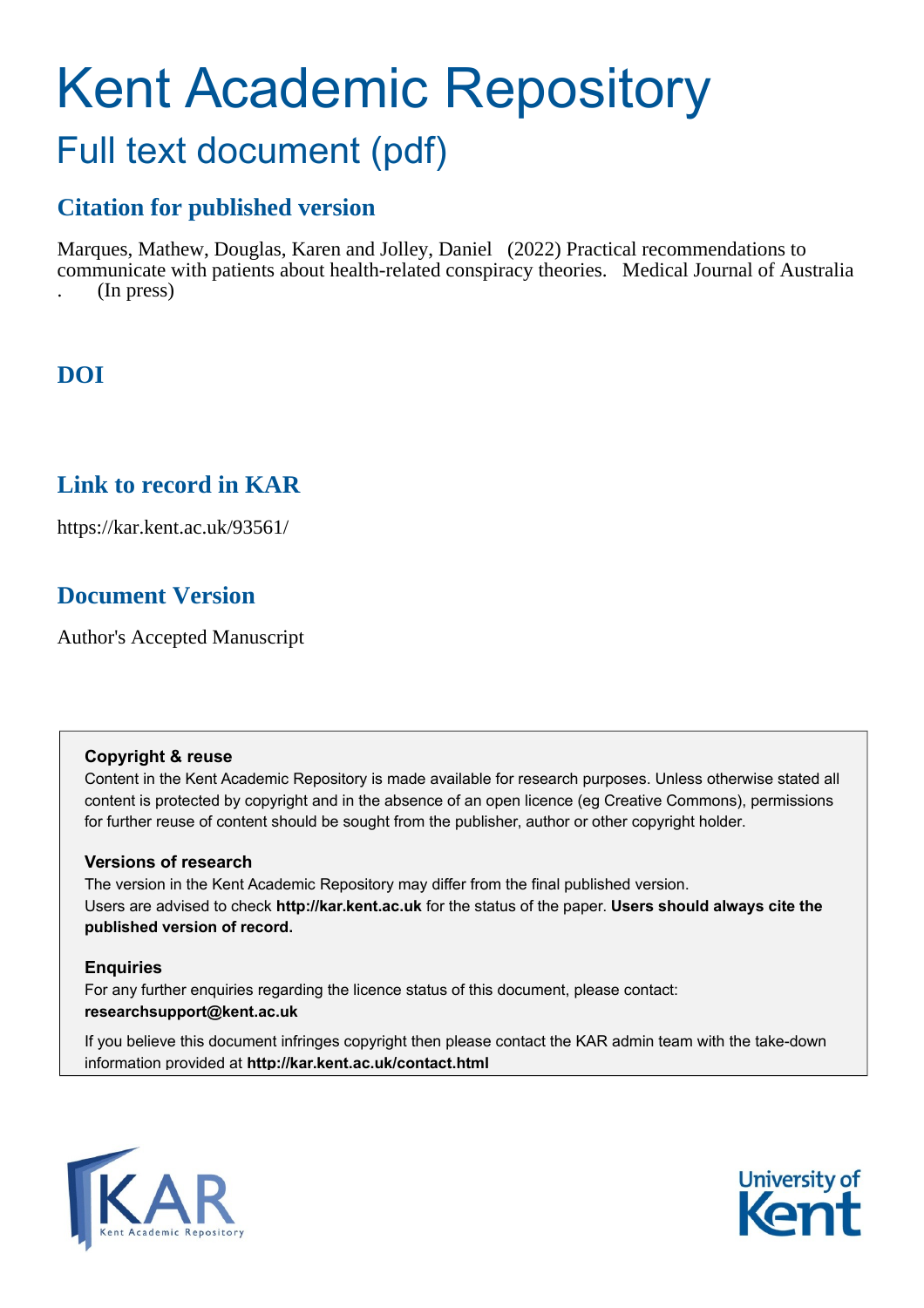### **Practical recommendations to communicate with patients about health-related**

### **conspiracy theories**

Mathew D. Marques<sup>a</sup>, Karen M. Douglas <sup>b</sup>, and Daniel Jolley<sup>c</sup>.

<sup>a</sup> Mathew D. Marques is a Lecturer in Psychology at the School of Psychology and Public Health, La Trobe University, Melbourne, Australia.

<sup>b</sup> Karen M. Douglas is a Professor of Social Psychology at the School of Psychology, University of Kent, United Kingdom.

<sup>c</sup> Daniel Jolley is Senior Lecturer of Social Psychology at the School of Psychology, Northumbria University, Newcastle, United Kingdom.

This is an accepted (16 February 2022) peer-reviewed preprint in *The Medical Journal of* 

*Australia.*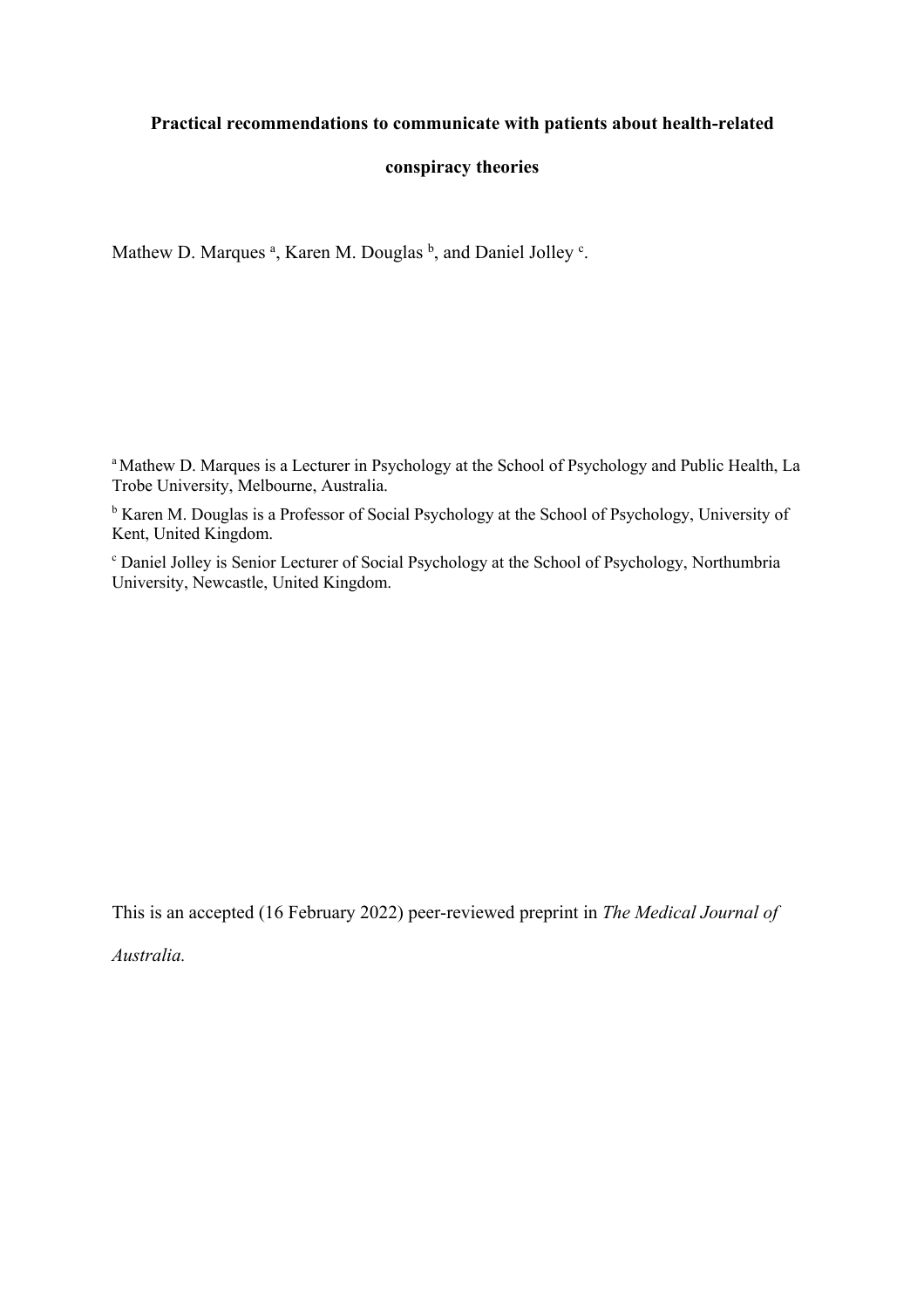#### **Abstract**

Health-related conspiracy theories often advance the argument that information is being kept secret from the public by powerful individuals or groups within the government or health industry. They are widespread and are associated with important health attitudes, intentions, and behaviours. Recent research suggests that individuals are attracted to conspiracy theories to satisfy three important and fundamental psychological needs: epistemic, existential, and social needs. Understanding these underlying motivations associated with health-related conspiracy theories can help address patients' beliefs. Debunking and inoculation are discussed as approaches that can be used to address patients' belief in health-related conspiracy theories.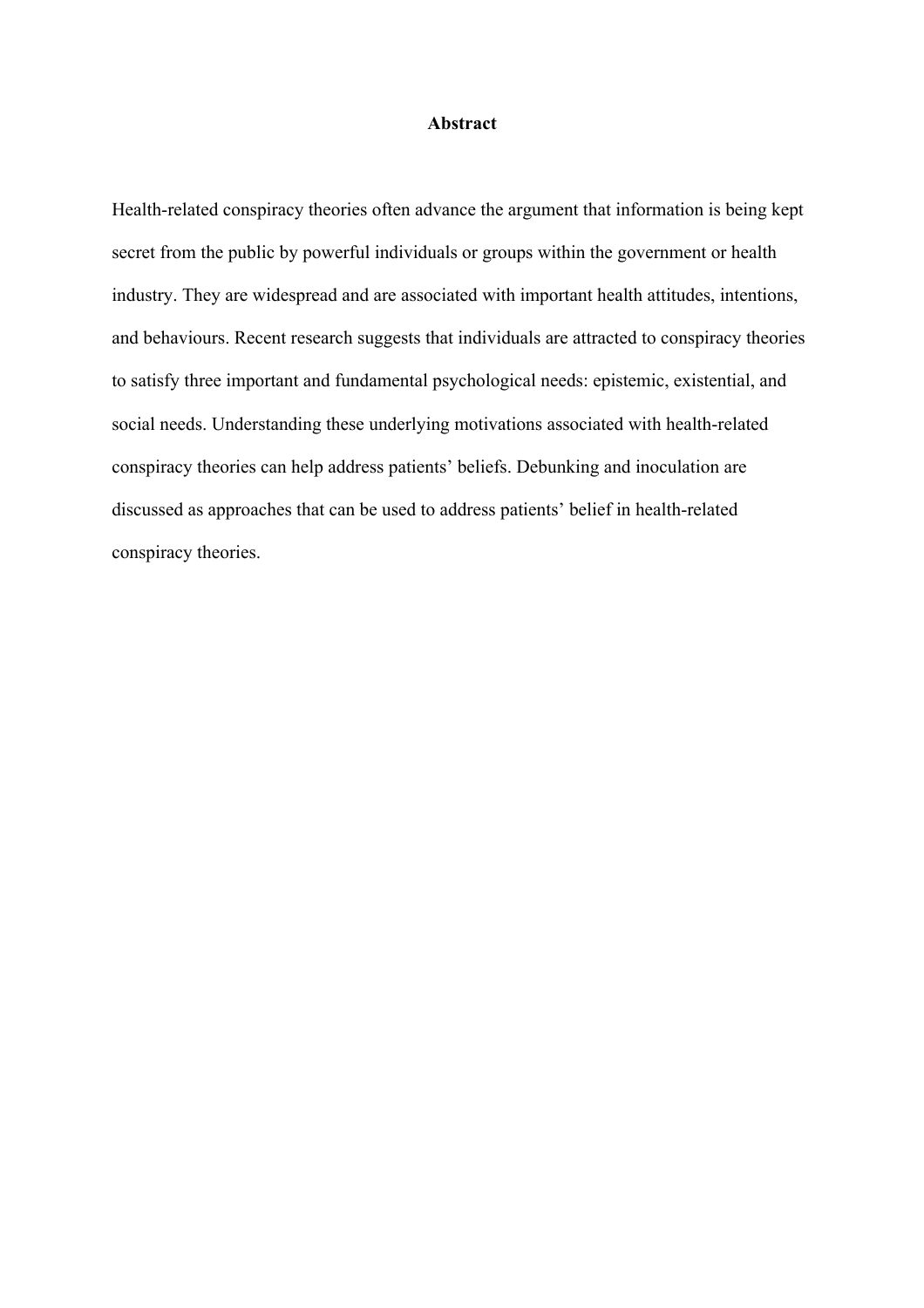### **Practical recommendations to communicate with patients about health-related conspiracy theories**

Introline: *Addressing patients' belief in health conspiracy theories requires an understanding of underlying motivations*

On 10 September 2021, the Therapeutics Goods Administration (TGA) announced new restrictions on general practitioners prescribing oral ivermectin(1). These changes mean that general practitioners can only prescribe oral ivermectin for TGA-approved conditions, scabies and certain parasitic infections. This change was prompted by an increase in the prescription of the drug for the prevention of, or treatment for, COVID-19, despite no reliable evidence to support its effectiveness(2). This follows a similar decision in early 2020 for the TGA to restrict the prescription of hydroxychloroquine for COVID-19(3). Common to both instances, many individuals were motivated to request an unreliable, unsafe, and unproven medical intervention for COVID-19 even once a reliable, safe, and approved vaccination was available.

Research has shown that people who endorsed COVID-19 conspiracy theories (e.g., that the virus was a hoax) were more likely to believe that hydroxychloroquine was an effective treatment(4). Also, beliefs in popular "pro-hydroxychloroquine" conspiracy theories (e.g., the pharmaceutical industry, in cahoots with the government, was preventing the distribution of chloroquine treatments in order to protect its financial interests) were more positive towards hydroxychloroquine treatment, less positive towards COVID-19 vaccinations and less likely to get a vaccination(4). These recent findings illustrate how health-related conspiracy theories can have real impacts on both attitudes towards medical research, and health decisions. This article will explain what health-related conspiracy theories and their consequences are, why some patients might hold these beliefs, and will offer some practical recommendations about how to engage with patients who do.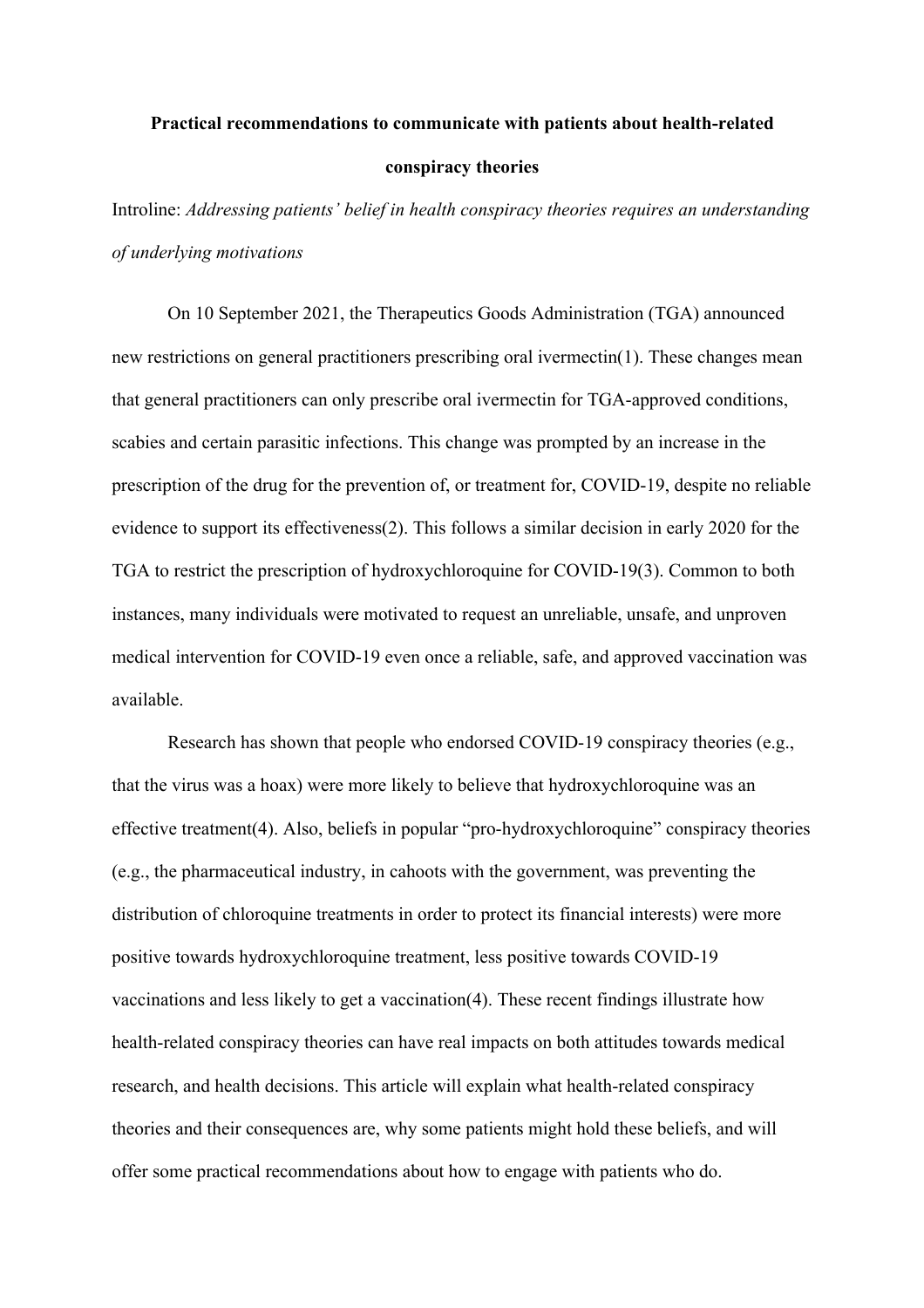#### **What are health-related conspiracy theories?**

Health-related conspiracy theories take many different forms, but typically suggest that information is deliberately concealed from the public by individuals or powerful groups within the government or health industry $(5)$ . Misinformation—or false, misleading information(6)—often contains conspiracy theories, but sometimes does not. For example, some vaccine-related misinformation (e.g., it is better to develop immunity from diseases) are not conspiracy theories because no malevolent act or actors are involved. Throughout the COVID-19 pandemic some conspiracy theories implicated health professionals, suggesting that scientists engineered the coronavirus as a bioweapon(7). Health-related conspiracy theories are amorphous and unfalsifiable since the details and specifics of a narrative may change in response to refutations. This makes conspiracy beliefs *sticky*, or resistant to change(8). Conspiracy narratives focus on health-regulators, pharmaceutical companies, scientists, and politicians as secretly conspiring against the public interest. In essence, they present these groups as dishonest and suggest they cannot be trusted to be concerned about people's health.

Belief in health-related conspiracy theories is widespread. A recent study of Australians found that approximately 15 percent of individuals agreed that "pharmaceutical companies are hiding evidence that vaccinations can cause serious illnesses and disabilities in children", and 10 percent agreed that "fluoride is being used in water supplies to dim minds of ordinary Australians to make them easier to control"(9). An Australian poll conducted early on during the worldwide COVID -19 pandemic in May 2020 found that 20 percent reported it true that "the number of COVID -19 deaths have been exaggerated by the media and governments to scare the population" and 13 percent that the "COVID -19 virus is not dangerous and is being used to force people to get vaccines"(10).

### **Why do people believe in health-related conspiracy theories?**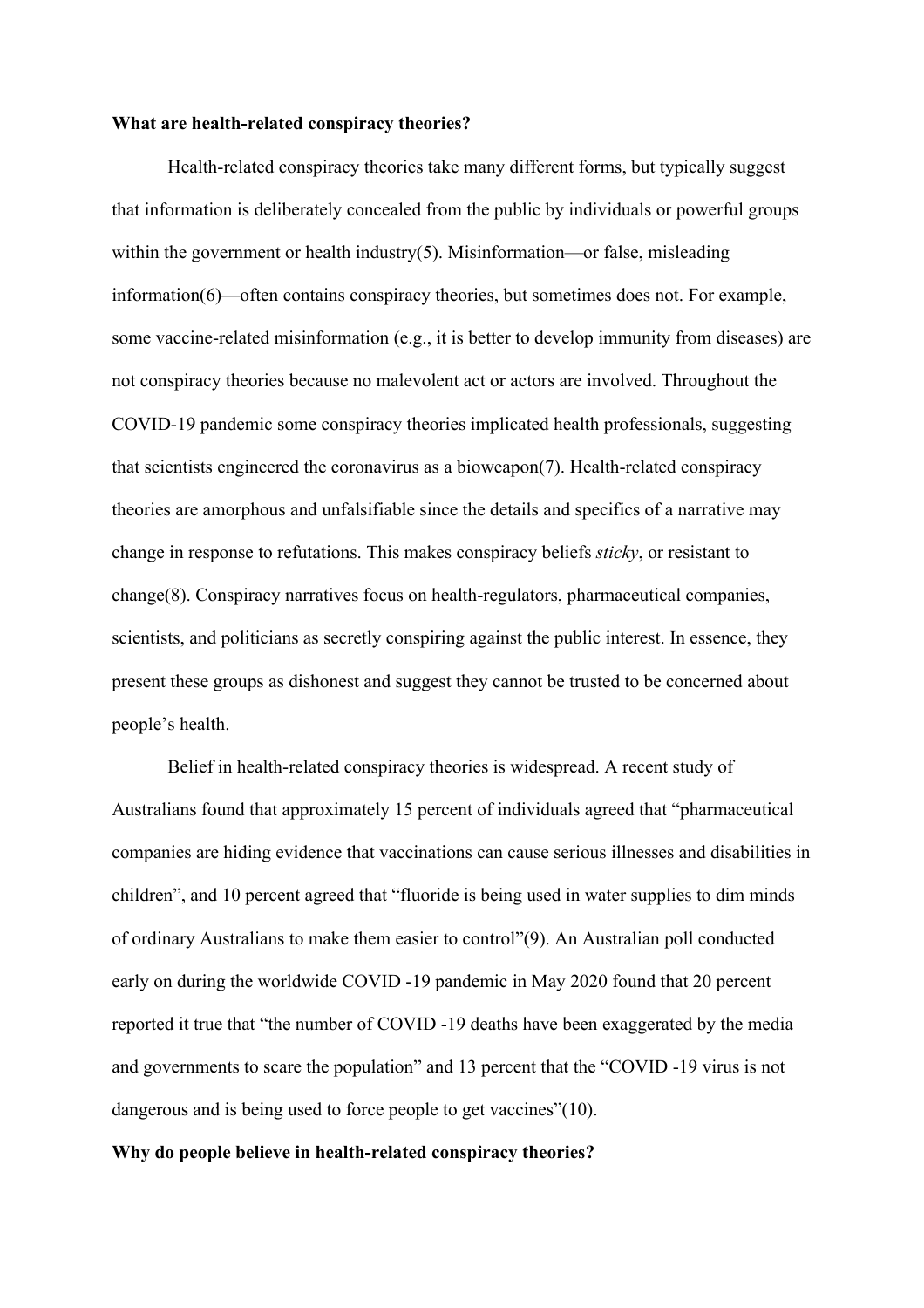Individuals are attracted to conspiracy theories in an attempt to satisfy three important and fundamental psychological needs(11): an *epistemic* need to understand the world and increase certainty; an *existential* need to reduce threats and maintain a safe and stable environment; and a *social* need to maintain valued interpersonal relationships and a positive image of the self and ingroup. As such, patients may be drawn to health-related conspiracy theories when they feel uncertain, vulnerable, and isolated—feelings that may have been exacerbated due to the various social and economic impacts during the COVID-19 pandemic. People *might* come to healthcare professionals with conspiracy-related suspicions, motivated by an unmet *epistemic* need to defend their beliefs(12), in search of validation or reassurance.

#### **What are the consequences of health-related conspiracy theories?**

Understanding why people endorse health-related conspiracy theories is important because these beliefs are associated with important health attitudes, intentions, and behaviours. For instance, those who engage in more conspiracist thinking—a tendency to interpret any and all events as part of a conspiracy—report more negative attitudes towards vaccinations than those who engage in less conspiracist thinking(13). Individuals who believe in specific health-related conspiracy theories, such as that government agencies are in league with pharmaceutical companies to hide natural cures for cancer, are less likely to report having annual check-ups or getting influenza vaccinations (14).

Research has also shown that exposure to, or belief in conspiracy theories, influences health-related intentions and behaviours. For example, a one study reported that mere exposure to vaccine conspiracy theory information led parents to report a decreased likelihood to vaccinate a hypothetical child due to an increase in the perceived dangers of vaccines, disillusionment with authorities involved in vaccinations, and feelings of powerlessness(15). Another study found that mere exposure to antidepressant conspiracy theories questioning the safety and efficacy of pharmaceutical interventions decreased future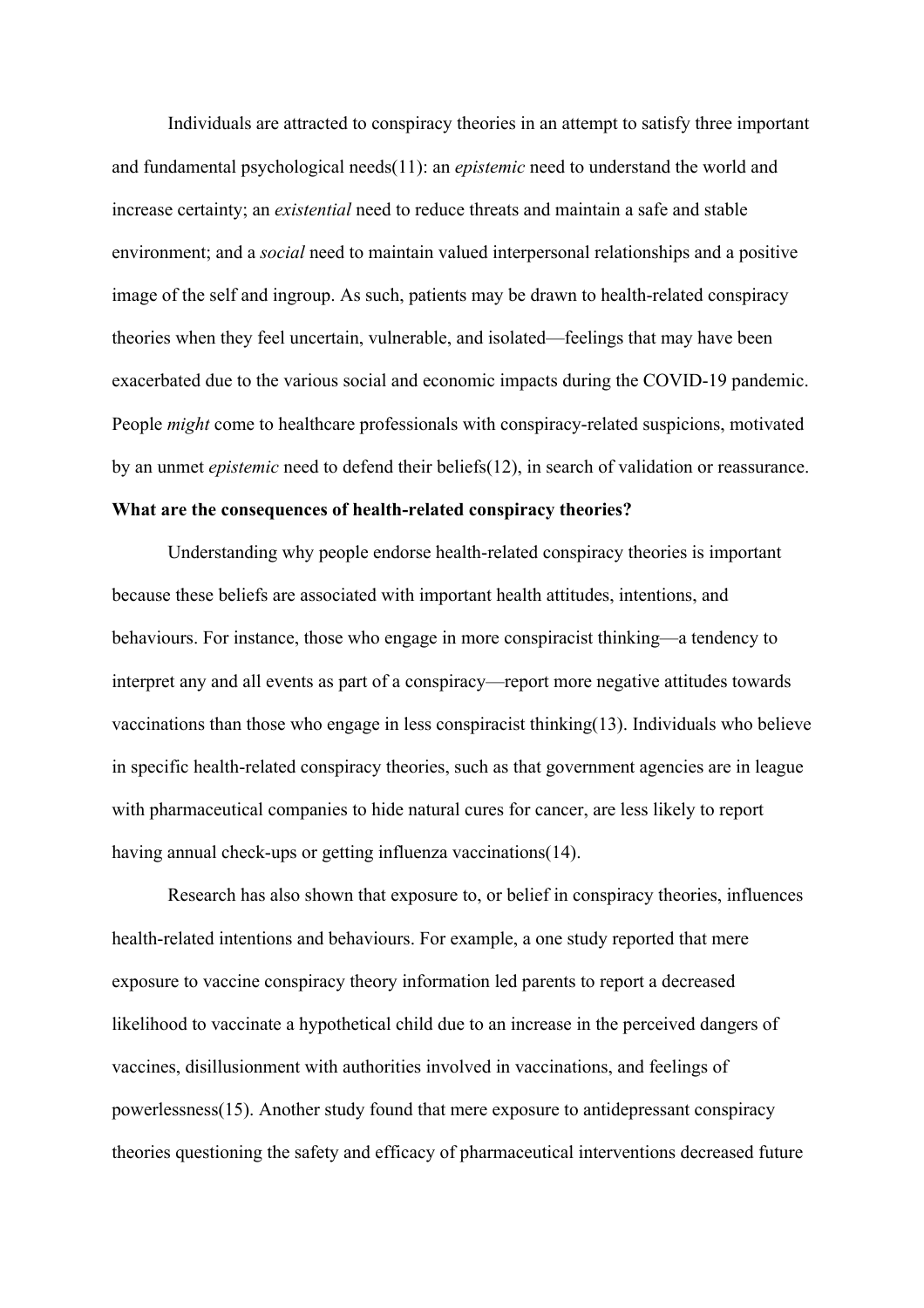health-seeking intentions by increasing powerlessness and decreasing trust in the healthindustry(5). Recent COVID-19 research has shown that conspiracy beliefs relating to the pandemic prospectively predicted decreased compliance with mask wearing and getting tested for coronavirus, and an increased likelihood of testing positive for those who got tested(7).

### **How can we reduce belief in conspiracy theories?**

Efforts to reduce the appeal of conspiracy theories have been varied. Debunking conspiracy theories by providing accurate, authoritative information, or links to fact-checking websites may work in some instances(16). However, given the *sticky* nature of conspiracy theories in part due to cognitive factors such as the continued influence effect (i.e., the way that falsehoods persist in our thinking even if the information has been corrected), people may continue to believe in specific conspiracy theories even once they have been debunked(17). Furthermore, correcting specific health-related conspiracy theories might be challenging given how fast they appear and how widespread they travel. For example, a study examining the spread of Zika virus conspiracy theories online on twitter during 2015-6 reported that the number of propagators of conspiracy theories twice outnumbered debunkers(18). Therefore, attempts to debunk some health-related conspiracy theories may be challenging and less effective than other approaches.

One promising tool to address conspiracy beliefs could be to harness the power of social norms. One study found that a sample of British parents overestimated how much other parents believe anti-vaccine conspiracy theories, and this overestimation influenced how strongly they believed the conspiracy theories themselves(19). However, by correcting this misperception with normative feedback (i.e., showing how people have misjudged the actual belief of others), anti-vaccine conspiracy theories beliefs were reduced. Further, the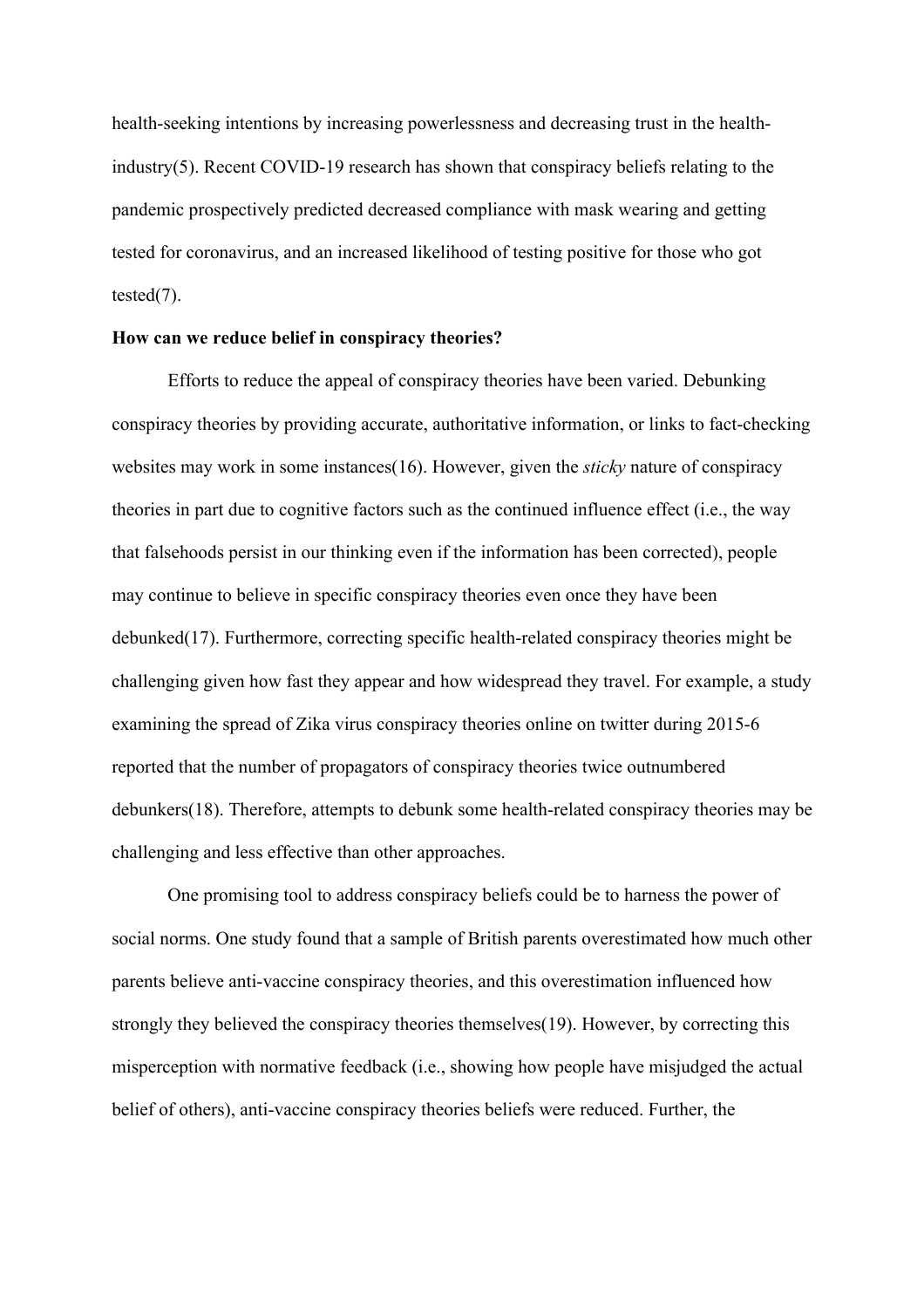perception that other parents were vaccinating their children increased the parents' own intentions to vaccinate a child.

Another approach is the use of inoculation, which is similar to the principle of inoculating people with a weakened form of a virus through a vaccine in order to build up their immune system against it. Giving individuals factual information can decrease the effects of specific health-related conspiracy theories and misinformation more generally (see (6) for a review on the effectiveness of pre- and de-bunking on misinformation belief). For example, one study showed that providing pro-vaccine counterarguments was effective in improving intentions to vaccinate if presented before anti-vaccine conspiracy theories, but not after(8). This approach could work well before people start thinking about specific vaccines (e.g., inoculating people before parenthood). Inoculating individuals by using online games to teach them about the common techniques used in the production of fake news has also shown to be effective in reducing belief in misinformation more generally(20). While these approaches may lessen the appeal and impact of health-related conspiracy theories in general, they may not always be practical in a specific medical setting where individuals present with specific ideas and acute problems.

### **What are some recommendations for healthcare workers?**

Doctors and nurses remain the most trusted professions in Australia, continuing a stable trend of being rated as high in ethics and honesty for over 20 years(21). Well established principles of persuasive communication consider *who* (i.e., communicators) says *what* (i.e., message) to *whom* (i.e., audience)(22). Consistent with this approach, information from trusted influential messengers that is clear and consistent might be more successful in addressing health-related conspiracy theories in patients.

Addressing these conspiracy beliefs requires an understanding of the reasons why people are attracted to them in the first place, and careful attention to the root causes of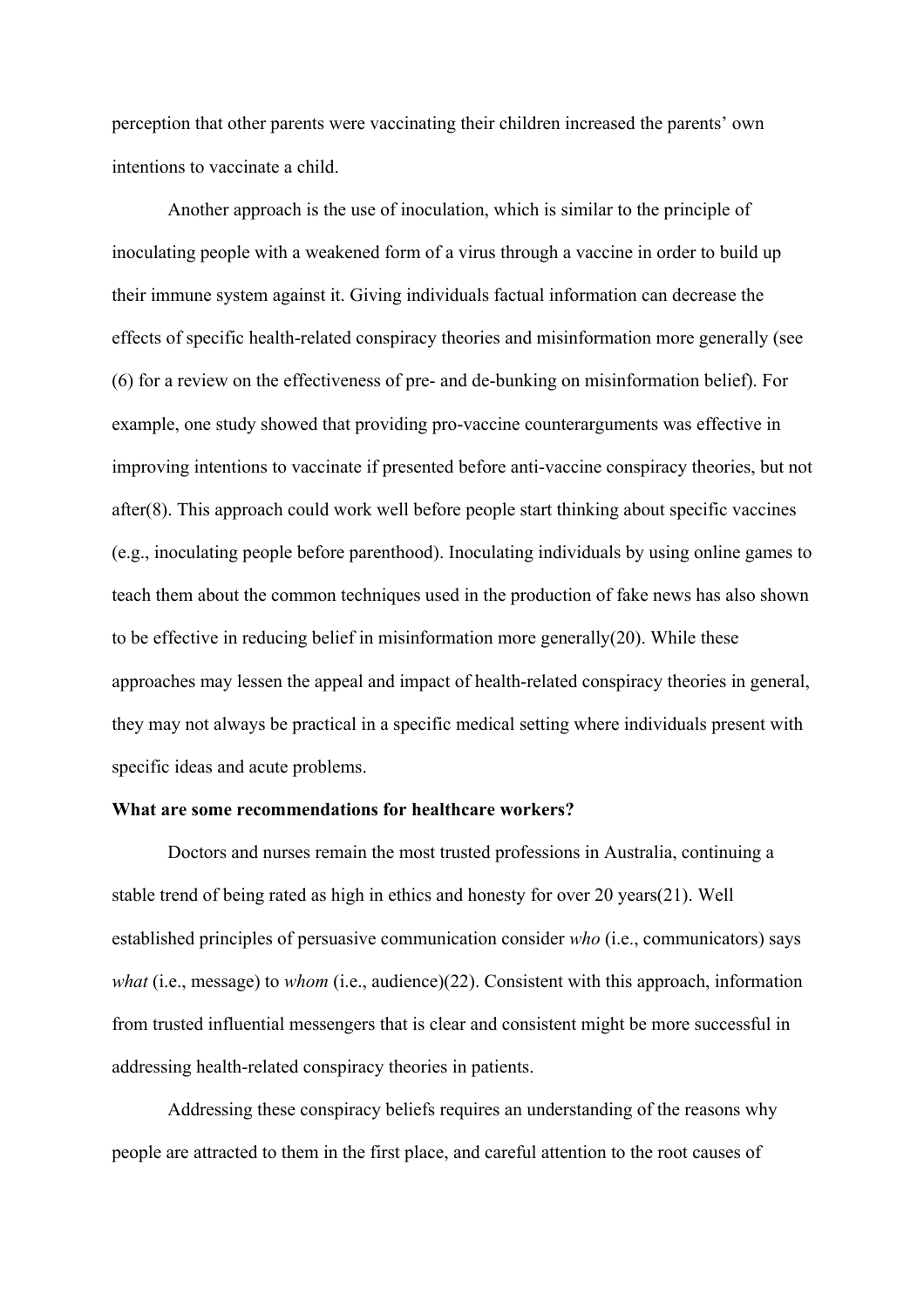conspiracy beliefs(23). Consistent with research guiding health professionals addressing parental vaccination concerns(24), healthcare workers are encouraged to acknowledge patient concerns and listen carefully. Health professionals are well placed to do this, and ought to be empathetic and skilled in spotting the unsatisfied needs patients have that might attract them to conspiracy theories. For instance, they should reassure patients if they feel uncertain, make them feel more in control if they are worried or feel powerless(15), and promote social connections if they are isolated—therefore addressing needs that are associated with belief in conspiracy theories. Further, highlighting how anti-vaccine conspiracy beliefs are not as commonplace as people might think could be a practical step in harnessing the power of social norms to reduce conspiracy beliefs(19). Another is using an empathic, understanding, and open-minded approach, which facilitates trust and has been found to be a successful element for front-line practitioners in the prevention of radicalization(25)—another factor linked to conspiracy theorising and associated with harmful health-related decisions. Some suggested conversation prompts to use with patients about COVID-19 conspiracy beliefs in a vaccination setting are included in the text-box.

#### **Conclusion**

Belief in health-related conspiracy theories is widespread and has a considerable impact on health attitudes, intentions, and behaviours. It is important to recognise the underlying and unsatisfied needs of patients who present to healthcare workers. This foundation will enable medical professionals to better engage with individuals who are attracted to conspiracy theories by developing shared understanding, trust, and empathy as a platform to support patients.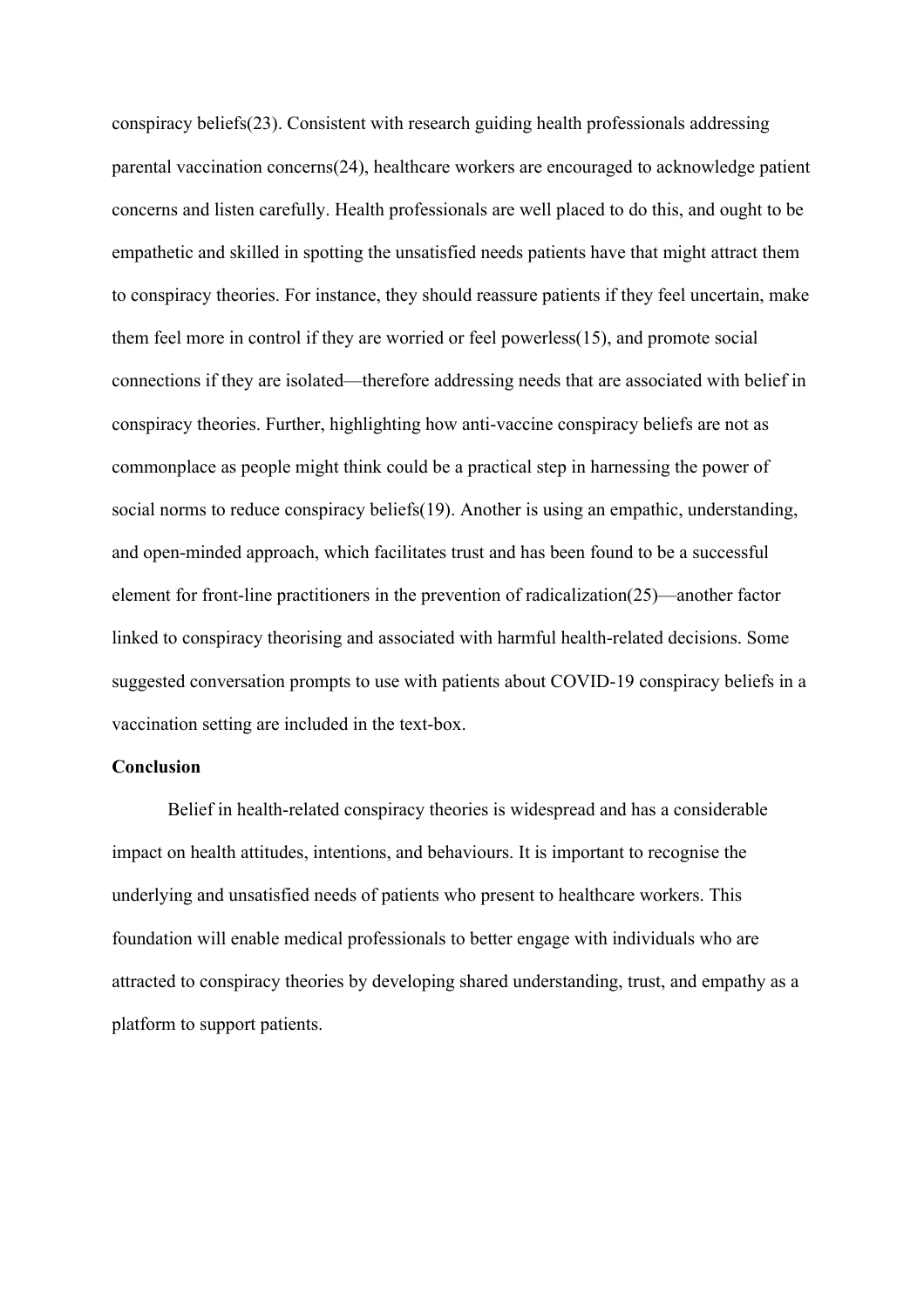### **TEXT BOX**

### Suggested conversation prompts when a patient discusses COVID-19 conspiracy beliefs whilst attending a vaccination appointment.

| <b>Strategy</b>                                                                             | Aim                                                                                                                                                                                                                         | <b>Examples</b>                                                                                                                                                                                                                                               |
|---------------------------------------------------------------------------------------------|-----------------------------------------------------------------------------------------------------------------------------------------------------------------------------------------------------------------------------|---------------------------------------------------------------------------------------------------------------------------------------------------------------------------------------------------------------------------------------------------------------|
| Open-minded approach.<br>Ask questions and<br>listen(25)                                    | Build understanding with the patient, listen<br>carefully, and avoid defending your own beliefs at<br>all costs.                                                                                                            | "When did you first start believing in [briefly include the<br>conspiracy, e.g., COVID-19 vaccine has been developed for<br>financial gain by health professionals] and how has this impacted<br>you psychologically?"; "What do these beliefs offer to you?" |
| Work on conversational<br>receptiveness(26)                                                 | Foster empathy and increase understanding to<br>bridge the gap between the beliefs of the patient<br>and health care worker.                                                                                                | "I understand that"; "So what you're saying is"; "How does"<br>this make you feel?"; "Tell me more"; "I'm listening. Thank you<br>for sharing".                                                                                                               |
| Affirm values of critical<br>thinking $(27)$                                                | For patients who perceive themselves as critical<br>thinkers (epistemic need), affirm these values and<br>redirect this towards a deeper examination of the<br>conspiracy theory.                                           | "We likely both agree that asking questions is important - but it is<br>key we evaluate all pieces of evidence. That is, integrate<br>information that makes sense to us but also evidence that makes us<br>feel uncomfortable".                              |
| Work at restoring<br>personal control(15)                                                   | Attenuate the need to believe in conspiracy<br>theories to reduce <i>existential</i> concerns. This may<br>be especially pertinent during the pandemic,<br>where many people feel they have lost control of<br>their lives. | "It is a difficult and anxiety-provoking time, and we need to work<br>together to get through this crisis."; "We must listen to each other<br>- your voice matters, and I'm here to answer all questions you<br>have about the vaccine today."                |
| Highlight how<br>conspiracy theories are<br>not as commonplace as<br>people might think(19) | This can help address protecting one's ingroup<br>( <i>social</i> need).                                                                                                                                                    | "Our community is overwhelming getting vaccinated; it is far<br>more commonplace for your neighbours to get vaccinated and<br>protect themselves against COVID-19."; "It is key that we work<br>together to protect our community".                           |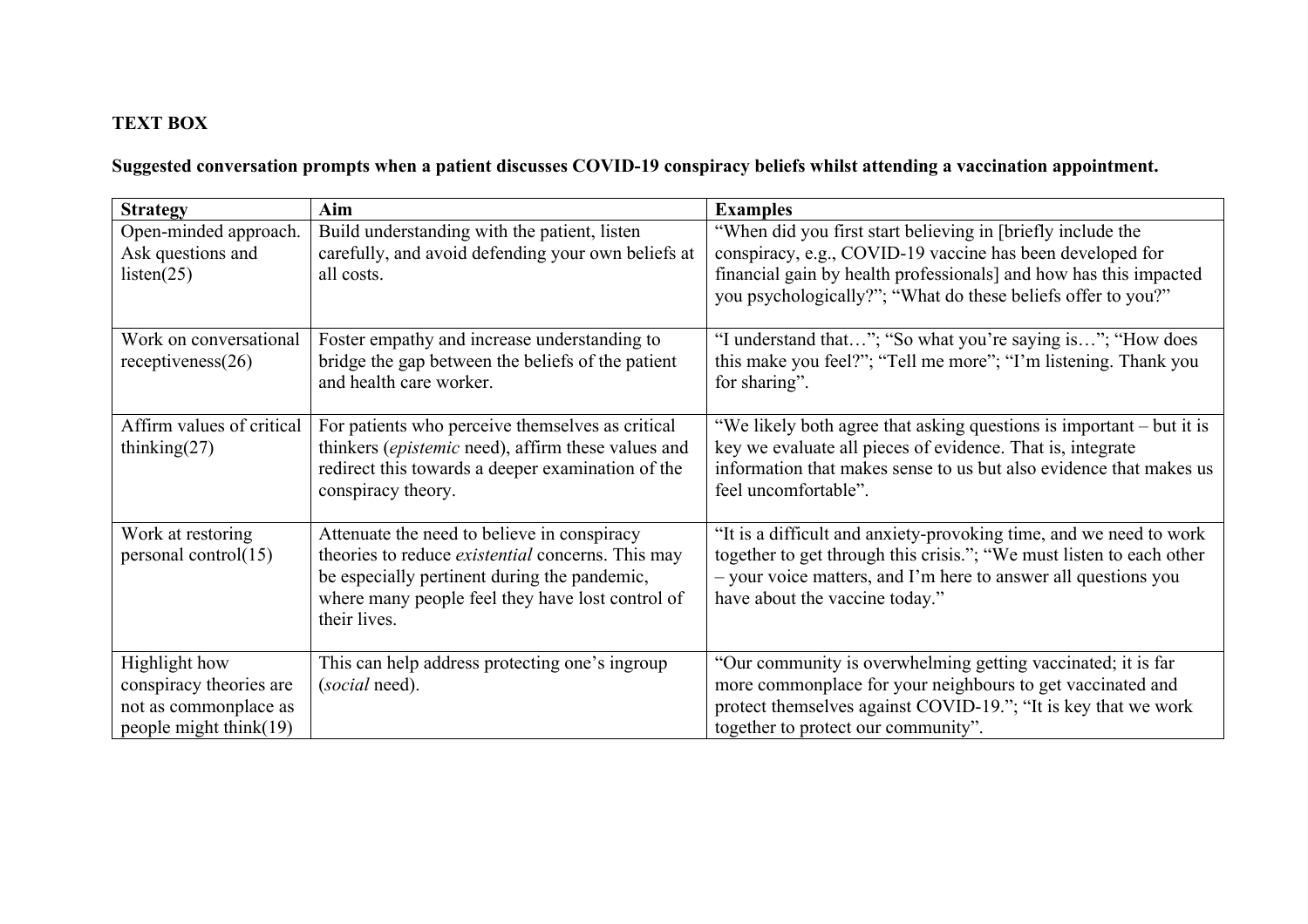### References

- 1. Therapeutic Goods Administration. New restrictions on prescribing ivermectin for COVID-19 [Internet]. Therapeutic Goods Administration (TGA). Australian Government Department of Health; 2021 [cited 2021 Nov 10]. Available from: https://www.tga.gov.au/media-release/new-restrictions-prescribing-ivermectin-covid-19
- 2. Popp M, Stegemann M, Metzendorf M-I, Gould S, Kranke P, Meybohm P, et al. Ivermectin for preventing and treating COVID‐19. Cochrane Database Syst Rev [Internet]. 2021 [cited 2021 Nov 10];(7). Available from: https://www.cochranelibrary.com/cdsr/doi/10.1002/14651858.CD015017.pub2/full
- 3. Therapeutic Goods Administration. New restrictions on prescribing hydroxychloroquine for COVID-19 [Internet]. Therapeutic Goods Administration (TGA). Australian Government Department of Health; 2020 [cited 2021 Nov 10]. Available from: https://www.tga.gov.au/alert/new-restrictions-prescribing-hydroxychloroquine-covid-19
- 4. Bertin P, Nera K, Delouvée S. Conspiracy beliefs, rejection of vaccination, and support for hydroxychloroquine: A conceptual replication-extension in the covid-19 pandemic context. Front Psychol. 2020;11:2471.
- 5. Natoli EE, Marques MD. The antidepressant hoax: Conspiracy theories decrease health‐ seeking intentions. Br J Soc Psychol. 2021;60(3):902–23.
- 6. Ecker UKH, Lewandowsky S, Cook J, Schmid P, Fazio LK, Brashier N, et al. The psychological drivers of misinformation belief and its resistance to correction. Nat Rev Psychol. 2022 Jan;1(1):13–29.
- 7. van Prooijen J-W, Etienne TW, Kutiyski Y, Krouwel APM. Conspiracy beliefs prospectively predict health behavior and well-being during a pandemic. Psychol Med. 2021 Oct 13;1–25.
- 8. Jolley D, Douglas KM. Prevention is better than cure: Addressing anti-vaccine conspiracy theories. J Appl Soc Psychol. 2017;47(8):459–69.
- 9. Marques MD, Ling M, Williams MN, Kerr JR, McLennan J. Australasian Public Awareness and Belief in Conspiracy Theories: Motivational Correlates. Polit Psychol [Internet]. 2021 [cited 2021 Apr 23]; Available from: http://onlinelibrary.wiley.com/doi/abs/10.1111/pops.12746
- 10. Belief in Conspiracy Theories [Internet]. The Essential Report. 2020 [cited 2022 Jan 25]. Available from: https://essentialvision.com.au/belief-in-conspiracy-theories
- 11. Douglas KM, Sutton RM, Cichocka A. The psychology of conspiracy theories. Curr Dir Psychol Sci. 2017;26(6):538–42.
- 12. Ståhl T, van Prooijen J-W. Epistemic rationality: Skepticism toward unfounded beliefs requires sufficient cognitive ability and motivation to be rational. Personal Individ Differ. 2018;122:155–63.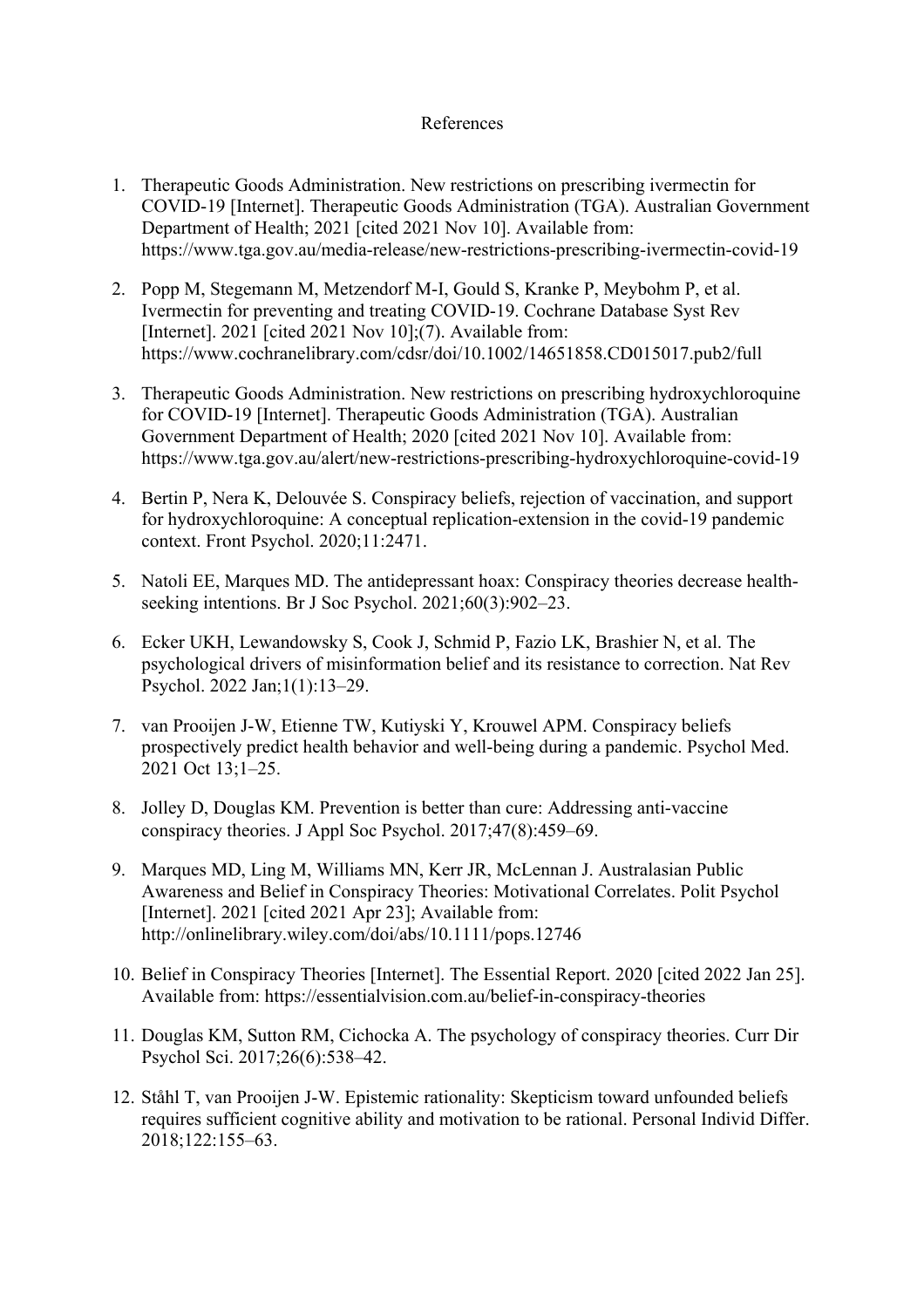- 13. Lewandowsky S, Oberauer K, Gignac GE. NASA faked the moon landing therefore, (climate) science is a hoax: An anatomy of the motivated rejection of science. Psychol Sci. 2013;24(5):622–33.
- 14. Oliver JE, Wood T. Medical conspiracy theories and health behaviors in the United States. JAMA Intern Med. 2014;174(5):817–8.
- 15. Jolley D, Douglas KM. The effects of anti-vaccine conspiracy theories on vaccination intentions. PloS One. 2014;9:e89177.
- 16. Lewandowsky S, Cook J. The Conspiracy Theory Handbook [Internet]. 2020. Available from: https://sks.to/conspiracy
- 17. Lewandowsky S, Ecker UKH, Seifert CM, Schwarz N, Cook J. Misinformation and its correction: Continued influence and successful debiasing. Psychol Sci Public Interest. 2012 Dec 1;13(3):106–31.
- 18. Wood MJ. Propagating and Debunking Conspiracy Theories on Twitter During the 2015– 2016 Zika Virus Outbreak. Cyberpsychology Behav Soc Netw. 2018 Aug 1;21(8):485– 90.
- 19. Cookson D, Jolley D, Dempsey RC, Povey R. A social norms approach intervention to address misperceptions of anti-vaccine conspiracy beliefs amongst UK parents. PLOS ONE. 2021 Nov 12;16(11):e0258985.
- 20. Maertens R, Roozenbeek J, Basol M, van der Linden S. Long-term effectiveness of inoculation against misinformation: Three longitudinal experiments. J Exp Psychol Appl. 2021 Mar;27(1):1–16.
- 21. Roy Morgan. Roy Morgan Image of Professions Survey 2021: In a year dominated by COVID-19 - health professionals including Nurses, Doctors and Pharmacists are the most highly regarded; but almost all professions down from pre-pandemic [Internet]. Roy Morgan. 2021 [cited 2021 Nov 15]. Available from: http://www.roymorgan.com/findings/8691-image-of-professions-2021-april-2021- 202104260655
- 22. Hovland CI, Janis IL, Kelley HH. Communication and persuasion: Psychological studies of opinion change. New Haven, CT: Yale University Press; 1953.
- 23. Douglas KM. Are conspiracy theories harmless? Span J Psychol. 2021;24:e13.
- 24. Leask J, Kinnersley P, Jackson C, Cheater F, Bedford H, Rowles G. Communicating with parents about vaccination: a framework for health professionals. BMC Pediatr. 2012 Sep 21;12(1):154.
- 25. Ponsot AS, Autixier C, Madriaza P. Factors facilitating the successful implementation of a prevention of violent radicalization intervention as identified by front-line practitioners. J Deradicalization. 2018 Sep 22;(16):1–33.
- 26. Yeomans M, Minson J, Collins H, Chen F, Gino F. Conversational receptiveness: Improving engagement with opposing views. Organ Behav Hum Decis Process. 2020 Sep;160:131–48.